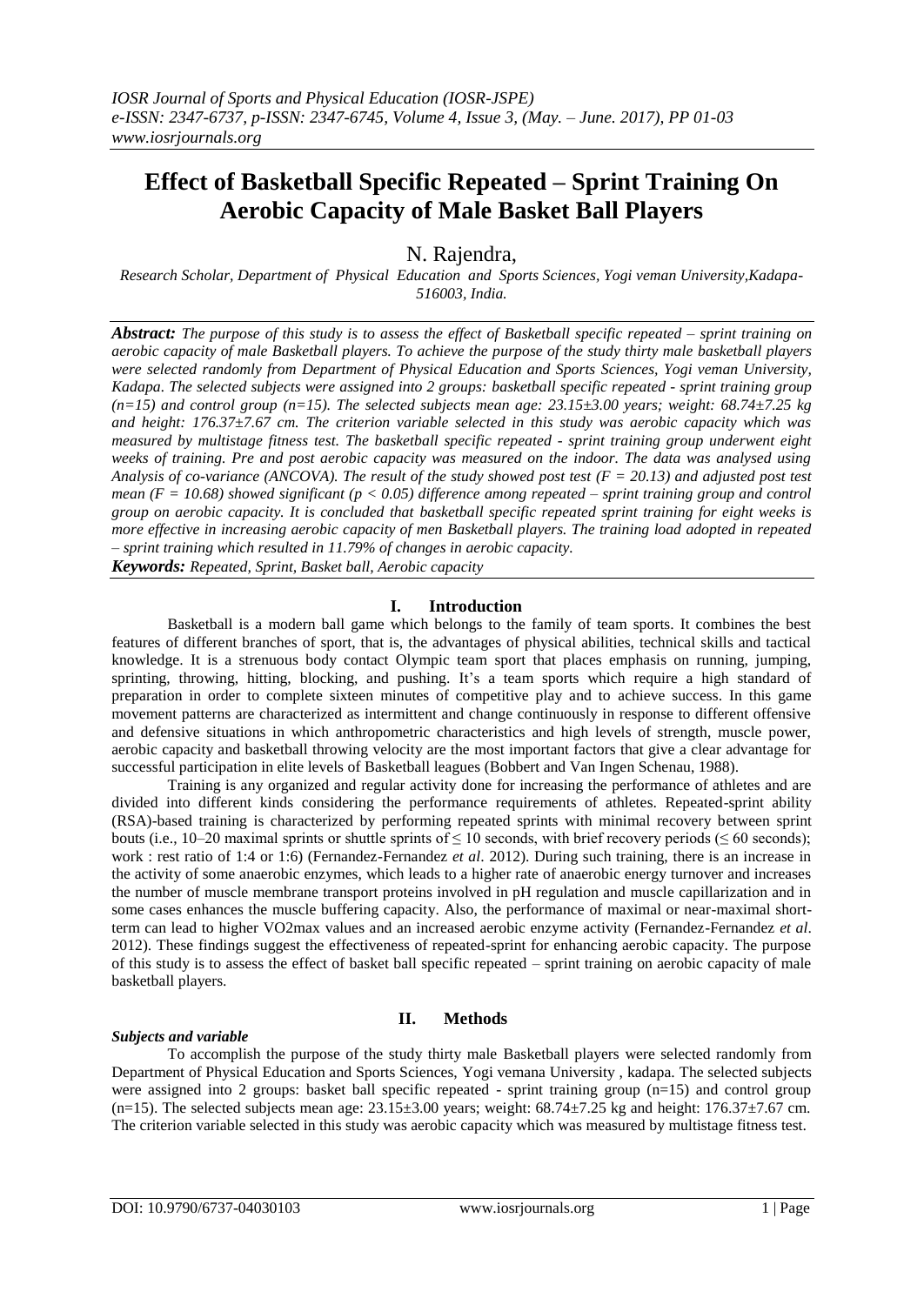### *Training*

Basketball specific repeated sprint training program was performed 3 day per week for eight weeks. They perform 3 sets and each set constitutes of 10 repetition totally they perform 30 repetitions. They ran for 30 meter distance while running they perform four passes, one dribble and end with jump shot. They were given 15 seconds of passive recovery between the repetitions and 150 seconds rest between the set. The players were instructed to perform at high intensity. In this the players passing, dribbling and shooting abilities were incorporated simultaneously along with sprint.

#### *Statistical technique*

The experimental design used for the present investigation was Analysis of Covariance (ANCOVA). Since two groups are involved post hoc test was not applied to determine the significant paired mean differences. The level of confidence was fixed at 0.05 to test the significance. The data was analyzed in computer system by using statistical package for social science (SPSS) version 17.



#### **Figure 1:** Basketball specific repeated sprint training

# **III. Results**

It is clear from the table 1 that there is no significant difference between Basketball specific repeated sprint training and control group on aerobic capacity before commencement of training, as obtained *F* ratio of 3.79 is less than the required table value of 4.196 at  $\Box = 0.05$  for the df of 1 and 28. It denotes that the random assignment of subjects for the two groups is successful, however initial difference not elicited. Table 2 also reveals that there is a significant difference on aerobic capacity during post test. The obtained *F* ratio of 20.13 is greater than the required table value of 4.196 at  $\Box = 0.05$  for the df of 1 and 28. Thereby it infers that the aerobic capacity found increase significantly before and after eight weeks of basketball specific repeated sprint training.

| <b>Testing Conditions</b> | <b>SOV</b>     | SS     | df | <b>MS</b> | F        |
|---------------------------|----------------|--------|----|-----------|----------|
| Pre                       | <b>Between</b> | 73.54  |    | 73.54     | 3.79     |
| $(M \pm SD)$              |                |        |    |           |          |
|                           | Within         | 53.28/ | 28 | 19.40     |          |
| Post                      | <b>Between</b> | 72.27  |    | 72.27     | $20.13*$ |
| $(M \pm SD)$              |                |        |    |           |          |
|                           | Within         | 100.7  | 28 | 3.59      |          |
| Adjusted                  | Between        | 22.04  |    | 22.04     | $10.68*$ |
| (M)                       |                |        |    |           |          |
|                           | Within         | 55.72  | 27 | 2.063     |          |

**Table 1:** Summary of ANCOVA on aerobic capacity

\*Significant at 0.05 level of confidence

Further, table 1 clearly shows that aerobic capacity between the groups was significant, as obtained *F*  ratio of 10.68 is greater than the required table value of 4.210 at  $\Box = 0.05$  for the df of 1 and 27, indicating that after adjusting pre-test scores, there was a significant difference between the two groups on adjusted post test scores on aerobic capacity. The findings of the study shows that higher aerobic capacity was recorded in basket ball specific repeated sprint training  $(M = 56.71)$  when compared to control group  $(M = 50.88)$ . Thus, it is concluded that eight weeks of Basketball specific repeated sprint training significantly increased aerobic capacity by 11.79% than control group. The changes in aerobic capacity are presented graphically in figure.